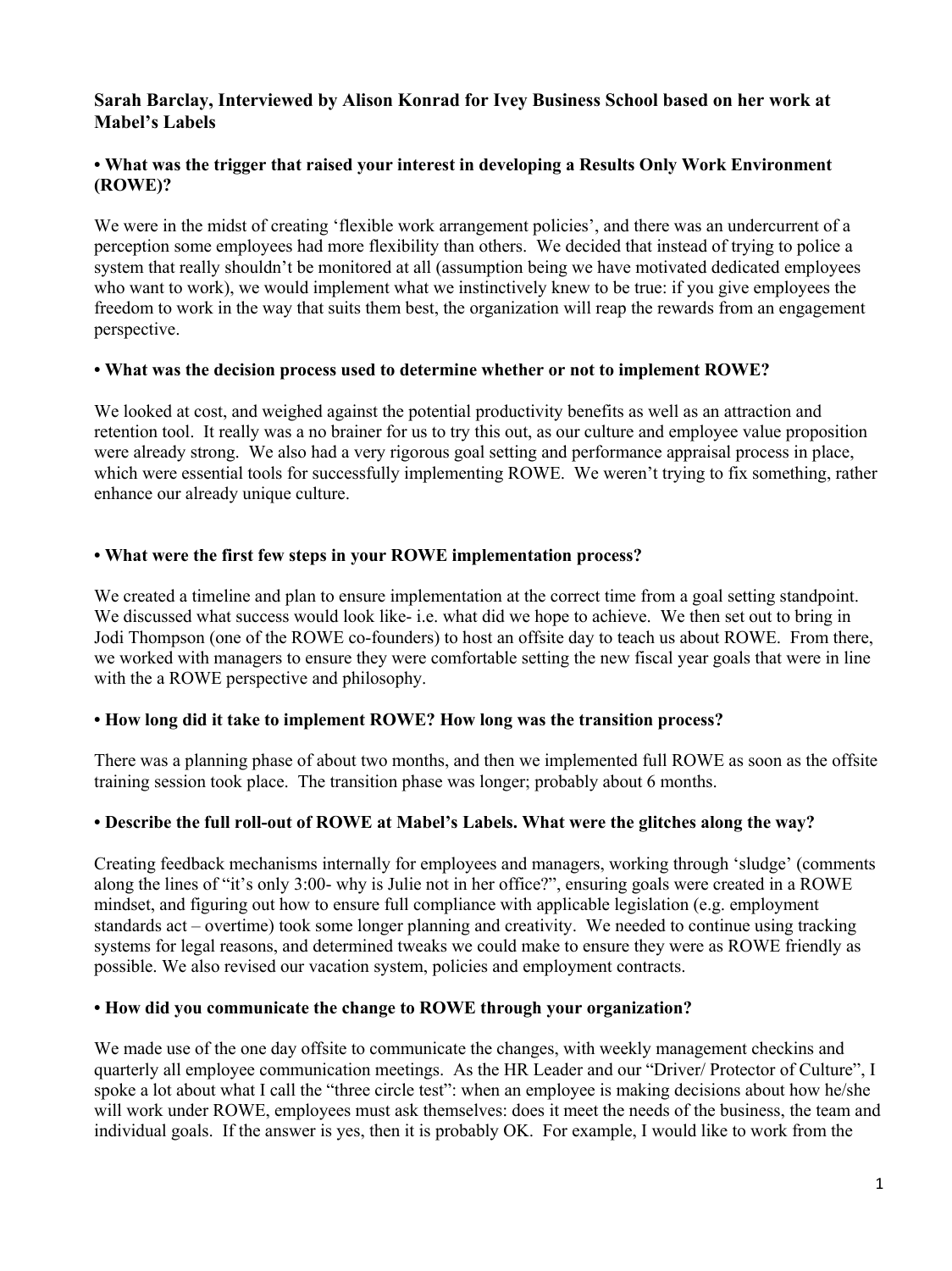cottage and call in for a meeting. While that will work, if I have a brand new team member who requires orientation and assistance, it doesn't meet the business need for me to be offsite. Leadership presence is an essential goal across the Management team: ROWE simply means Management has the freedom to determine *how* they will deliver on this objective.

### **• Describe your company's experience with ROWE. What is going well? What challenges continue? What lessons have been learned?**

Going well: fantastic employee culture and morale, decreased absenteeism, retention tool, unique perk, increased sales. Challenges; ensuring all employees are still collaborative and able to redefine what working as a team looks like. Lessons learned: not everyone will adapt in the same way or on the same schedule; some employees better suited for this type of culture. We've had both sides of the spectrum: employees who mistakenly believe this is a work from home arrangement, and also those who have chosen not to make any changes to their work schedule; they prefer to keep the same routine and that is OK to do. Figuring out the balance of communication- some teams feel it's too much required and some feel not enough takes place. We had a one year ROWE autopsy where we asked these questions of all employees and shared feedback with our leadership team.

# **• How has ROWE affected employee performance and productivity?**

In some areas the changes are more significant than others. For example in teams that experience cyclical work volume, there is no "make work" on the days where there really isn't any need. The flip side is that we are seeing some employees (managers) who are not switching off: there is no defined time that is work and that is rest, and they may not be getting the down time necessary.

### **• How does ROWE change or affect the hiring process?**

We communicate this unique perk to our candidates early on in the process. Information about ROWE is something we include in the job posting, is located on our careers website, and we discuss throughout the interview process. It's initially somewhat challenging to explain. We also want to make sure potential employees will be a good fit with our culture: we closely screen candidates on an additional front to ensure they will be compatible with ROWE (i.e. ensure they understand it is not a work from home plan).

#### **• How has ROWE affected team cohesion or the feeling of being part of a team?**

Team cohesion is still evident, but it is challenging for some departments more than others. Specifically those teams who tend to work offsite most often. We have to be very conscious of maintaining opportunities to interact within teams and across the business, and create opportunities for all company interaction monthly through committee events, and quarterly at our All Employee Communication meetings. Our new hires post-ROWE are having a different onboarding experience, and we are finding it takes longer for our new team members to get to know the group and build relationships outside their immediate department.

#### • **How has ROWE affected the ability to coordinate work across individuals and teams?**

Fairly minimally I would say. Meetings that were in place pre ROWE still exist, and teams "meet" in person or virtually. We have found that some meetings are more effective in person- we must remember that 90% of our communication is non- verbal, and for some topics (especially if there are many people speaking) attending in person is much more efficient than teleconferencing. We have noticed in some groups there is a need for more meetings to take place, as there are no longer opportunities to informally discuss things by dropping by a colleague's desk or sharing information in casual chat. This was an unintended consequence that we are still working out. While meetings are treated as "optional", if it is tied to your goals or deliverables (including working as part of a cross functional team, where members require info from you), it